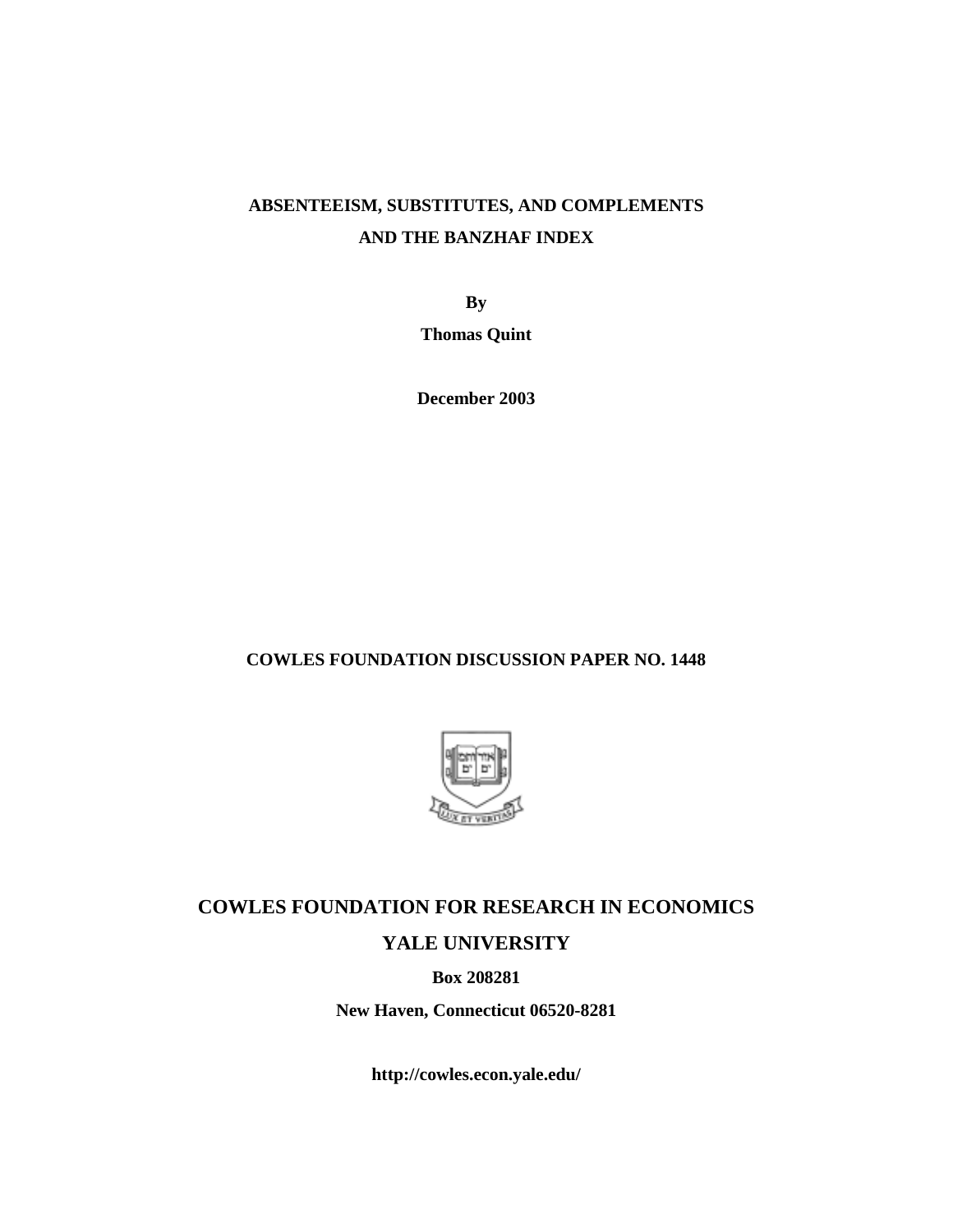# Absenteeism, Substitutes, Complements, and the Banzhaf Index

Thomas Quint Department of Mathematics, University of Nevada at Reno, Reno, NV 89557

December  $3, 2003$ 

### Abstract

We consider the voting-with-absenteeism game of Quint-Shubik (2003). In that paper we defined a power index for such games, called the absentee index. Our analysis was based on the theory of the Shapley–Shubik power index (SSPI) for simple games.

In this paper we do an analogous analysis, based on the Banzhaf index instead of the SSPI. The result is a new index, called the absentee Banzhaf index. We provide an axiomatization and multilinear extension formula for this index. Finally, we re-explore Myerson's (1977, 1980) "balanced contributions" property, and the concept of substitutes and complements for simple games (Quint-Shubik 2003), again basing our analysis on the Banzhaf index instead of the SSPI.

*Keywords:* simple game, Shapley-Shubik power index, Banzhaf index, absenteeism, multilinear extension, balanced contributions, substitute, complement

JEL Classification: C7, C71, D72 AMS Classification: 91A12, 91B12

## Introduction

In a very recent paper (Quint-Shubik 2003), we explored a simple game model of a decision-making body, in which players had independent random probabilities of being absent. This model we called a voting-with-absenteeism game.

Formally, a voting-with-absenteeism game was defined as a pair  $(G; r)$ , in which G is an underlying *n*-player simple game and  $r_i$   $(i = 1, ..., n)$  is the probability that player i is present (= not absent) for a vote.

We then defined a power index for such games, called the **absentee index**. Essentially the absentee index is a weighted average of the Shapley-Shubik power indices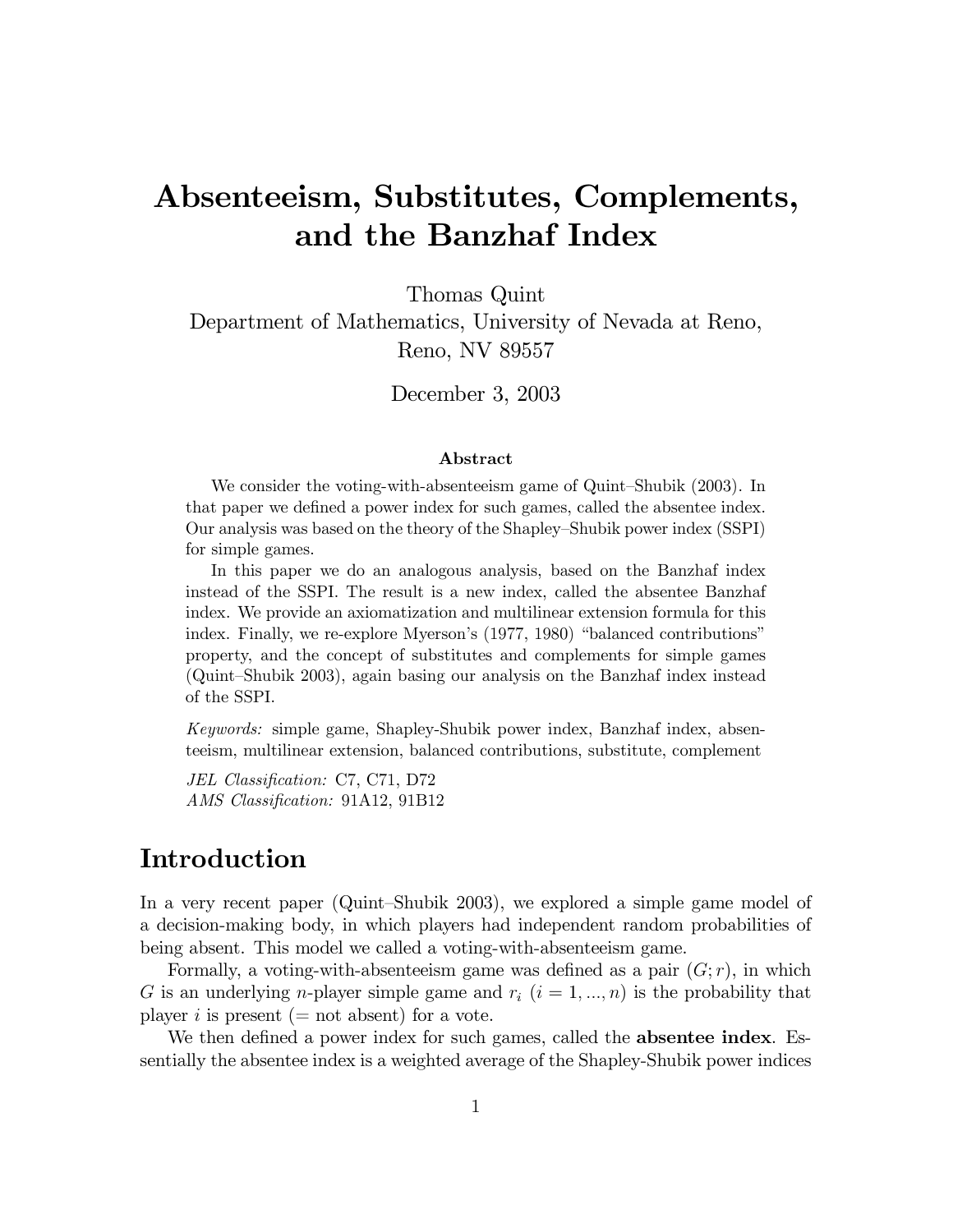(SSPIs) of the  $2^n$  possible subgames of G. The weights are the probabilities that each such subgame will form, given the vector of "presence-probabilities"  $r$ .

We then did three things with the absentee index. First, we axiomatized it, much in the manner of Dubey's (1975) axiomatization of the SSPI. Second, we proved a multilinear extension formula for it, thereby generalizing Owen's (1972) formula for the Shapley value in the special case of simple games.

Finally, we provided an alternative proof of Myerson's (1977, 1980) "balanced contributions" property for the SSPI. Take any simple game  $G$ , and consider any two players i and j. Then, the change in i's SSPI caused by absenting player j from  $G$ is exactly the same as the change in j's SSPI caused by absenting player i from G. In fact, we were able to quantify these changes in the players' SSPIs, in terms of the coefficients of the multilinear extension of the game.

Put another way, the balanced contributions property says that i's valuation of  $j$ 's presence in the game is exactly  $j$ 's valuation of  $i$ 's presence. If the two players' valuation of each other's presence is positive, call them **complements**; if negative they are substitutes. This suggests a motivation for political alliance or confrontation, based solely on the voting rules of the game.

In the present paper we do the analogous analysis, but based on the Banzhaf index rather than the SSPI. The resulting index for voting-with-absenteeism games we call the absentee Banzhaf index.

First we axiomatize the absentee Banzhaf index. It turns out that the only difference between this axiomatization and that for the absentee index (in Quint-Shubik 2003) is that here we have a much less satisfying Efficiency axiom. This mirrors the comparison between the axiomatizations for the SSPI and the Banzhaf index in Dubey (1975) and Dubey-Shapley (1979).

Next we generalize Owen's (1975) result that the partial derivative of the multilinear extension, evaluated at  $(\frac{1}{2}, \ldots, \frac{1}{2})$ , gives the Banzhaf index.

Finally, we re-explore the balanced contributions property. Since the Banzhaf index is a semivalue, it is well-known that it too satisfies this property (Sanchez 1997, Dragan 2000, Carreras-Freixas-Puente 2003). In other words, the change in i's Banzhaf index caused by absenting player j from G is exactly the same as the change in j's Banzhaf index caused by absenting player i from G. Again, we quantify the amount of change in the SSPIs in terms of the multilinear extension coefficients. In addition, we define the notions of "Banzhaf substitute" and "Banzhaf complement" in the natural way, and show by example that these may be different from the notions of (SSPI)-complement and (SSPI)-substitute defined in Quint-Shubik (2003).

### Simple Games and the Banzhaf Index 1

A simple game is a pair  $(N, V)$  in which  $N = \{1, ..., n\}$  is the player set and V:  $2^N \rightarrow \{0,1\}$  is the **characteristic function**. Here  $2^N$  denotes the set of **coalitions**, i.e., the set of subsets of  $N$ .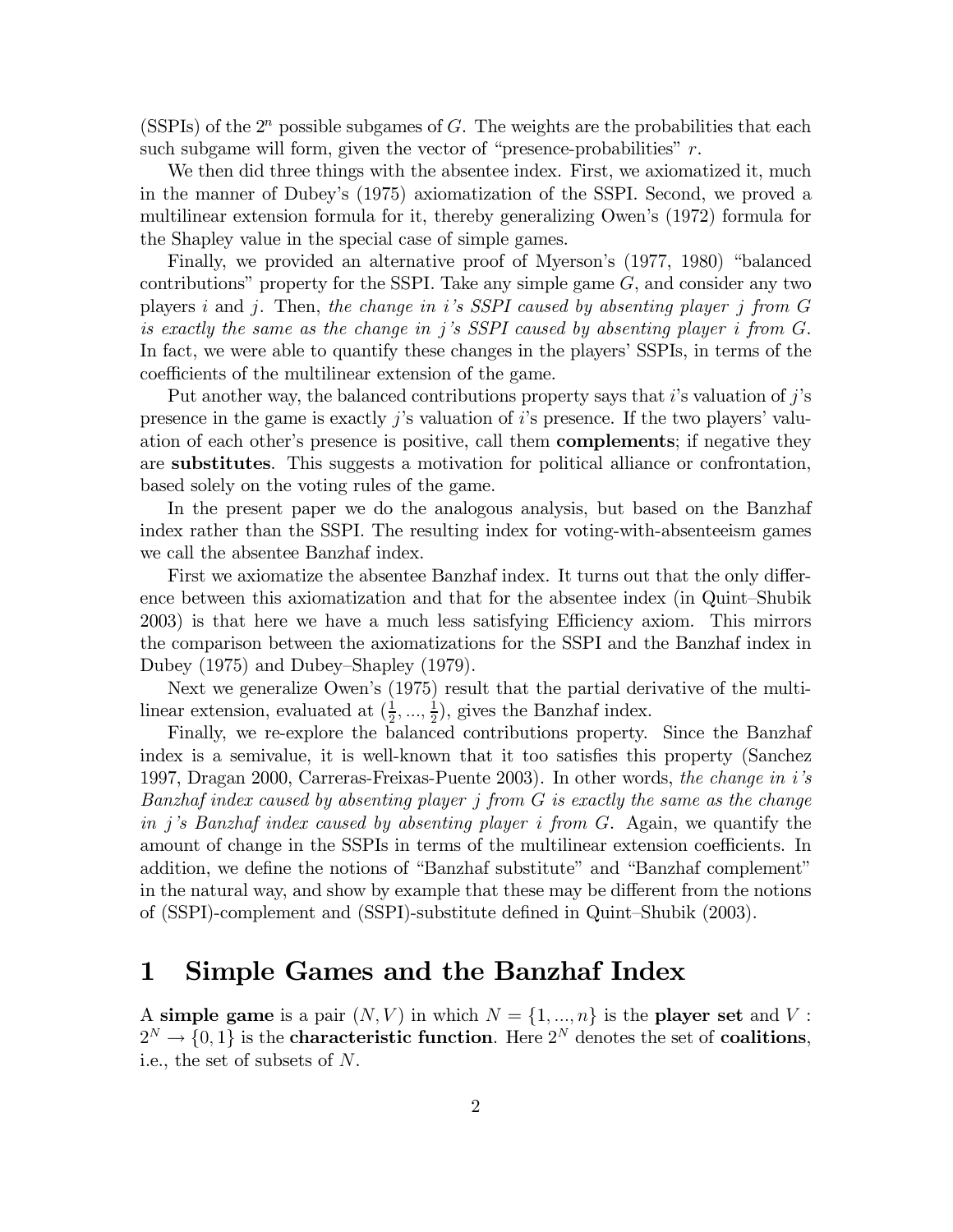Furthermore, we assume

- 1)  $V(S) \leq V(T)$  whenever  $S \subseteq T$  (monotonicity), and
- 2)  $V(\emptyset) = 0.$

Note that we do not require that  $V(N) = 1$ . Hence it is possible for  $V(S) = 0$  for all  $S \subseteq N$  — we call such a game the **zero game** and denote it by  $Z^n$ . Let  $\mathcal{G}^n$  be the set of all simple games with *n* players. Also, let  $\tilde{\mathcal{G}}^n = \{G \in \mathcal{G}^n : G \neq Z^n\}.$ 

Suppose  $G = (N, V) \in \mathcal{G}^n$ . A coalition S is **winning** if  $V(S) = 1$ ; otherwise (if  $V(S) = 0$ ) it is losing. Let W be the set of winning coalitions. A member of W is a minimal winning coalition if each of its proper subsets is losing. Let  $MWC$  be the set of minimal winning coalitions. The reader will note that any element of  $\mathcal{G}^n$ can be defined by either W or  $MWC$  in lieu of its characteristic function V. Hence we use the notation " $G = (N, W)$ " or " $G = (N, MWC)$ " without ambiguity.

Fix  $G \in \mathcal{G}^n$ . A player i is a **dummy player** (in G) if  $V(S \cup \{i\}) = V(S)$  for all  $S \in 2^N$ ; equivalently, *i* is a dummy player if he is a member of no minimal winning coalition. If  $V({i}) = 1$  we call i a **master player**, while if  $i \notin S \implies V(S) = 0$ we call i a veto player. Finally, a dictator is any player who is simultaneously a master player and a veto player.

Suppose  $G_1$  and  $G_2$  are elements of  $\mathcal{G}^n$ , with characteristic functions  $V_1$  and  $V_2$ respectively. Then the join of  $G_1$  and  $G_2$ , denoted  $G_1 \vee G_2$ , is the element of  $\mathcal{G}^n$ with characteristic function max( $V_1, V_2$ ). Dually, the meet of  $G_1$  and  $G_2$ , denoted  $G_1 \wedge G_2$ , is the element of  $\mathcal{G}^n$  with characteristic function min $(V_1, V_2)$ .

Finally, if  $G \in \mathcal{G}^n$  and  $\pi$  is a permutation of N, we define  $\pi G \in \mathcal{G}^n$  as  $(N, \pi V)$ , where  $\pi V(S) = V(\pi^{-1}(S)) \ \forall S \in 2^N$ .

Before continuing, let us define the notation " $S^{c}$ " to mean the complement of S, i.e., the set of players not in S. Also, define  $S/i$  to be the set of players in S except for  $i$ .

Now suppose  $G = (N, W)$  is a simple game. The **Shapley–Shubik power index** (SSPI) (Shapley and Shubik, 1954) is the *n*-vector  $\psi$ , where

$$
\psi_i(G) = \frac{1}{n!} \sum_{S \in W: S/i \notin W} (|S| - 1)!(n - |S|)!.
$$
\n(1.1)

In a voting system context,  $\psi_i(G)$  is a widely regarded measure of the power of player  $i$ , in the case where the set of coalitions able to enforce their will is precisely W.

Another such "power index" is the Banzhaf index (Banzhaf 1965, Coleman 1971). Suppose  $G = (N, V)$  is a TU game, and suppose  $i \in N$ . A swing for i is any  $S \in 2^N$ for which a)  $i \in S$ , b)  $V(S) = 1$ , and c)  $V(S/i) = 0$ . In words, a swing is a winning

<sup>&</sup>lt;sup>1</sup>Banzhaf and Coleman did not define precisely the index defined below: see, for instance, Felsenthal and Machover (1998) for details.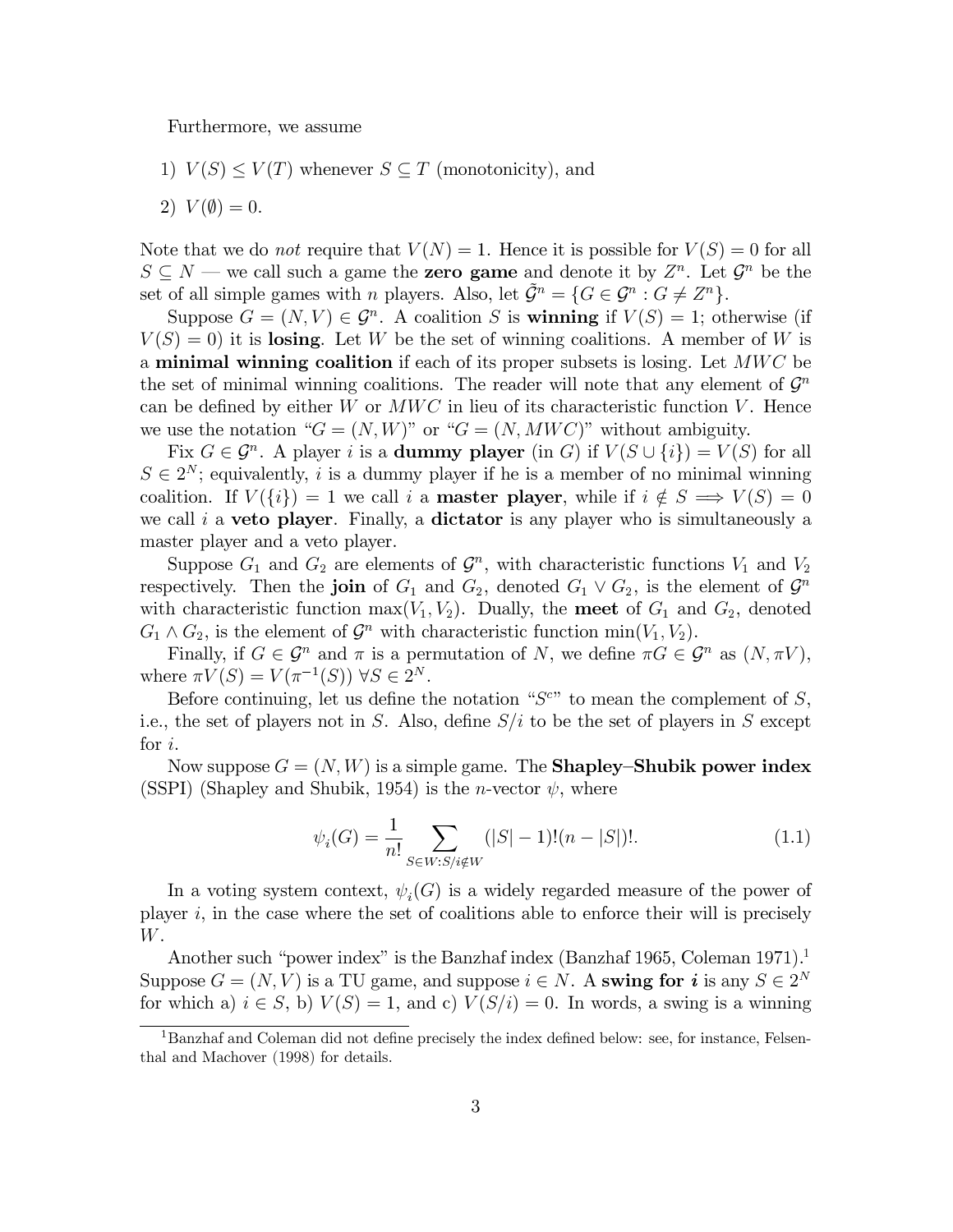coalition in which  $i$  is "critical," in that if he leaves the coalition becomes losing. Intuitively, one may measure *i*'s power via his number of swings  $\eta_i$ . More precisely, the Banzhaf index divides this number by the number of coalitions  $(2^{n-1})$  which contain i; hence it measures the probability that i is critical in a randomly selected coalition that contains him.<sup>2</sup>

**Definition:** Let  $G = (N, V)$  be a simple game. For  $i = 1, ..., n$ , let  $\eta_i(G) = |\{S \in$  $2^N : S$  is a swing for i. Then the **Banzhaf index** of G is the *n*-vector  $\beta(G)$  given by  $\beta_i = \eta_i / 2^{n-1}$ .

**Remark 1.2:** Note that if  $G$  is the zero game, then there are no swings for any player, and so  $\beta(G) = (0, ..., 0)$ .

Next, for any  $G \in \mathcal{G}^n$ , define  $\overline{\eta}(G)$  as  $\overline{\eta} = \sum_{i=1}^n \eta_i$ . Hence  $\overline{\eta}$  denotes the total number of swings in the game.

**Theorem 1.3 (Dubey–Shapley 1979):** The function  $h : \tilde{\mathcal{G}}^n \to \mathbb{R}^n$  satisfies the following axioms:

- 1) If i is a dummy player in G, then  $h_i(G) = 0$ . Dummy
- 2)  $\sum_{i=1}^{n} h_i(G) = \overline{\eta}(G)/2^{n-1}$  for any  $G \in \tilde{\mathcal{G}}^n$ . [Efficiency]
- 3) If  $\pi$  is a permutation of N and  $i \in N$ , then  $h_{\pi(i)}(\pi G) = h_i(G)$ . [Symmetry]
- 4) For any  $G_1, G_2 \in \tilde{\mathcal{G}}^n$ ,

$$
h(G_1) + h(G_2) = h(G_1 \vee G_2) + h(G_1 \wedge G_2). \text{ [Additivity]}
$$
\nif and only if 

\n
$$
h(G) = \beta(G) \ \forall G \in \tilde{\mathcal{G}}^n.
$$
\n(1.2)

**Remark 1.4:** It is easy to see that the result above extends to the case where the domain of h is  $\mathcal{G}^n$ , not  $\mathcal{G}^n$ .

Next, define the **multilinear extension** of  $G$  (Owen, 1972) as the function  $f$ :  $\mathbb{R}^n \to \mathbb{R}$  given by<sup>3</sup>

$$
f(x_1, ..., x_n) = \sum_{S \in W} \prod_{j \in S} x_j \prod_{j \in S^c} (1 - x_j).
$$
 (1.3)

**Theorem 1.5 (Owen, 1975):** For any  $G = (N, V) \in \mathcal{G}^n$  and any player  $i \in N$ ,  $\beta_i(G) = \frac{\partial f}{\partial x_i}(\frac{1}{2}, ..., \frac{1}{2}).$ 

 $^{2}$ Of course, assuming that it is equally likely that any such coalition is selected.

<sup>&</sup>lt;sup>3</sup>Owen actually defined the multilinear extension for any transferable-utility game; the formula given is the restriction to simple games.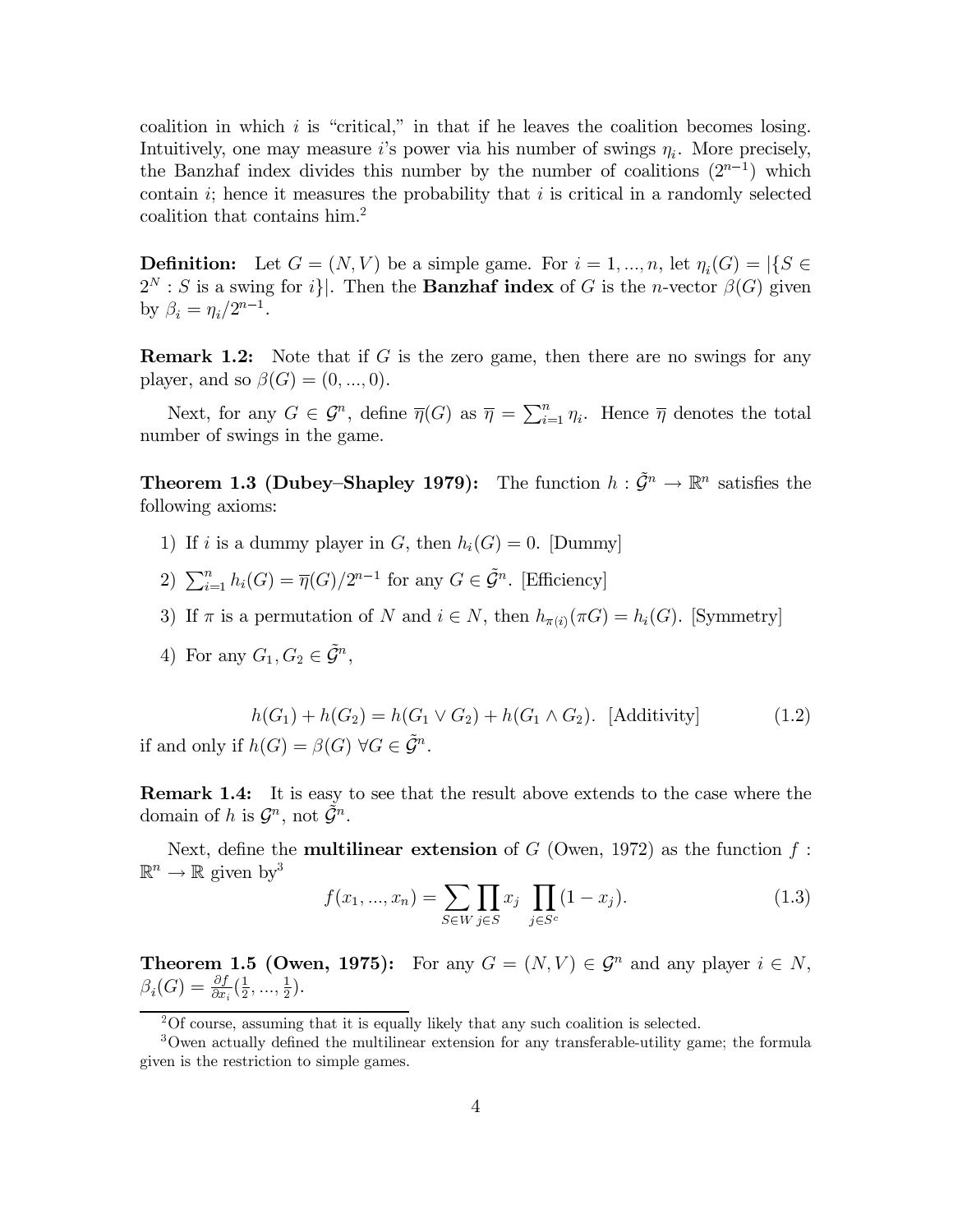### The Model of Absenteeism and the Absentee  $\overline{2}$ **Banzhaf Index**

We now assume that each player has an independent random probability of being absent from the game. Formally, we define  $r_i$  to be the probability that i is "present" in the game (and so  $1 - r_i$  is the probability that he is "absent"). A **voting-withabsenteeism** game is thus defined by the quantities  $(G; r)$ , where  $G \in \mathcal{G}^n$  is called the "underlying simple game" and  $r$  is an *n*-vector of probabilities. The class of all *n*-player voting-with-absenteeism games is denoted by  $\mathcal{A}^n$ .

Our goal is to define a power index for these games. To this end, suppose we are given a voting-with-absenteeism game  $(G; r)$ , in which  $G = (N, MWC)$ . For  $S \in 2^N$ , let  $p_S = \prod_{i \in S} r_i \prod_{i \in S^c} (1 - r_i)$ . Thus  $p_S$  is the probability that the set of voters present is precisely S. Next, define  $G^S = (N, MWC^S)$ , where  $MWC^S =$  ${T \in MWC : T \subseteq S}$ .  $G^S$  is the game that occurs if the set of vote is S; the only minimal winning coalitions are those from the underlying game which are completely composed of members of  $S$ . Note that if  $S$  contains no minimal winning coalitions, then  $G^S$  is the zero-game.

Finally, suppose  $\beta$  (resp.,  $\psi$ ) represents the Banzhaf index (resp., SSPI) operator. We define the **absentee Banzhaf index**  $ABZ$  by

$$
ABZ(G;r) = \sum_{S \in 2^N} p_S \beta(G^S). \tag{2.1}
$$

Also, the absentee (SSPI) index  $\phi$  is given by

$$
\phi(G;r) = \sum_{S \in 2^N} p_S \psi(G^S). \tag{2.2}
$$

Hence the absentee Banzhaf (resp., SSPI) index is simply the weighted average of Banzhaf (resp., SSPI) indices over all possible  $G^{S}$ 's, where the weights are the probabilities that the set of players present is  $S^4$ .

**Example 2.1:** Suppose  $N = \{1, 2, 3\}$ ,  $MWC = \{\{1\}, \{23\}\}\$ , and  $r = (\frac{1}{2}, 1, \frac{1}{4})$ . Then

$$
ABZ(G;r) = p_{\emptyset}\beta(G^{\emptyset}) + p_{\{1\}}\beta(G^{\{1\}}) + p_{\{2\}}\beta(G^{\{2\}}) + p_{\{3\}}\beta(G^{\{3\}})
$$

 $4$ Straffin (1988) provides an interesting "probability model" interpretation of the Banzhaf index and SSPI. For the Banzhaf index, every player i is assumed to favor a bill with probability  $p_i$  and to be opposed with probability  $1 - p_i$ , where the value of each  $p_i$   $(i = 1, ..., n)$  is independently drawn from the uniform distribution on [0,1]. Then  $\beta_i$  is exactly the probability that i's vote (either for or against) will be pivotal. Alternatively, suppose there is a single  $U[0,1]$  random variable p, which gives the probability that any player favors the bill. Then  $\psi_i$  is the probability that *i*'s vote will be pivotal. In either case, the "absentee" version of the index measures the exact same probability, with the proviso that absent players are assumed to be "opposed" with probability 1.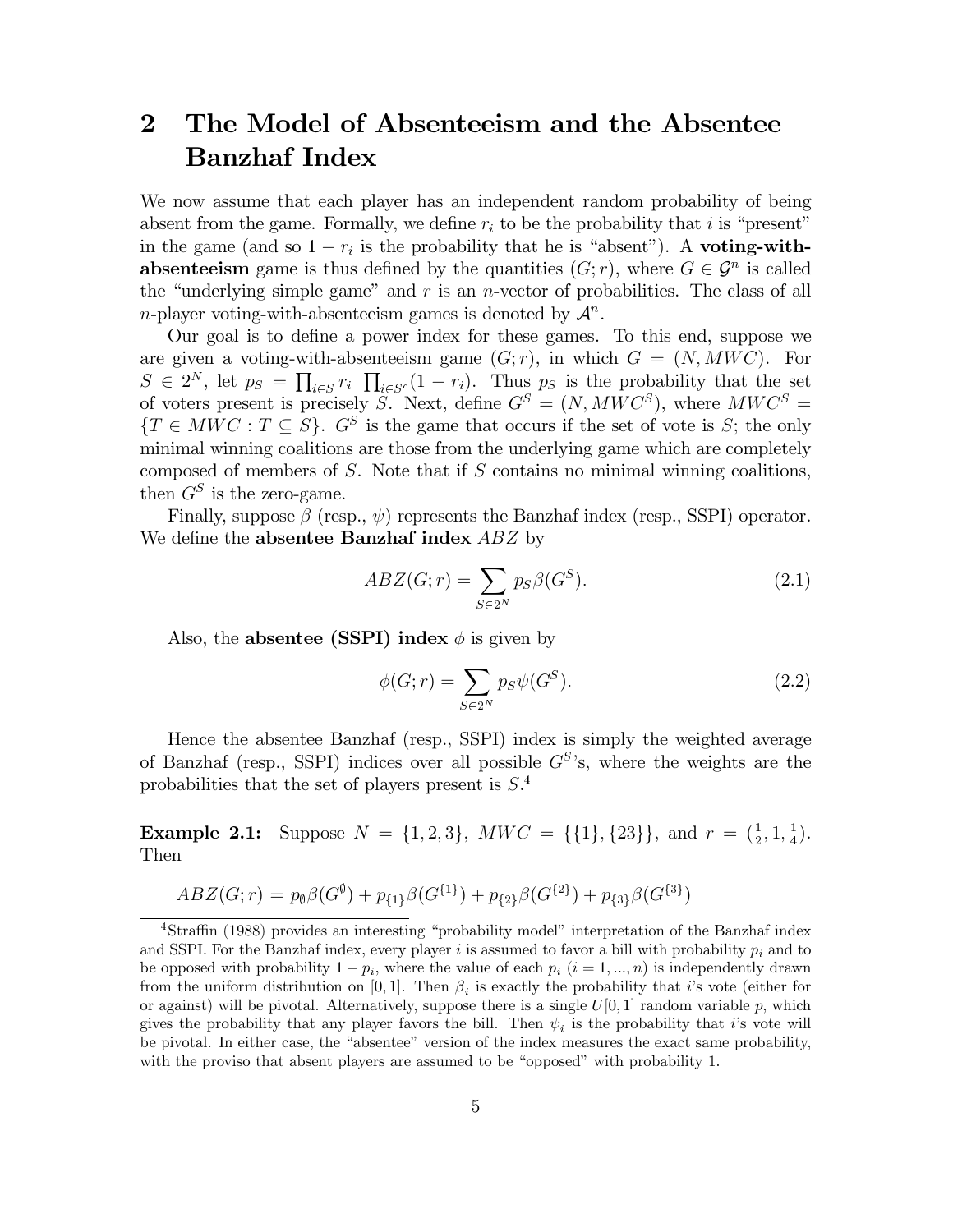+ 
$$
p_{\{12\}}\beta(G^{\{12\}}) + p_{\{13\}}\beta(G^{\{13\}}) + p_{\{23\}}\beta(G^{\{23\}}) + p_N\beta(G)
$$
  
\n= 0 \* (0, 0, 0) + 0 \* (1, 0, 0) +  $\frac{3}{8}$  \* (0, 0, 0) + 0 \* (0, 0, 0)  
\n+  $\frac{3}{8}$  \* (1, 0, 0) + 0 \* (1, 0, 0) +  $\frac{1}{8}$  \*  $\left(0, \frac{1}{2}, \frac{1}{2}\right)$  +  $\frac{1}{8}$  \*  $\left(\frac{3}{4}, \frac{1}{4}, \frac{1}{4}\right)$   
\n=  $\left(\frac{15}{32}, \frac{3}{32}, \frac{3}{32}\right)$ .

#### 3 Axioms for the Absentee Banzhaf Index

Consider the following properties, to be considered for any solution concept  $h: \mathcal{A}^n \to$  $\mathbb{R}^n$  for voting-with-absenteeism games:

- 1) NONNEGATIVITY: For any  $(G; r) \in \mathcal{A}^n$ ,  $h(G; r) > 0$ .
- 2) DUMMY: If i is a dummy player in G, then  $h_i(G; r) = 0 \,\forall r$ .
- 3) EFFICIENCY:  $\sum_{i}^{n} h_i(G; r) = \frac{1}{2^{n-1}} E_r(\overline{\eta}).$
- 4) SYMMETRY: If  $\pi$  is a permutation of N and  $i \in N$ , then  $h_{\pi(i)}(\pi G; \pi r)$  =  $h_i(G;r)$ .  $[\pi r \in \mathbb{R}^n$  is defined by  $(\pi r)_i = r_{\pi^{-1}(i)}$ .
- 5) ADDITIVITY: For any  $r, G_1 \in \mathcal{G}^n, G_2 \in \mathcal{G}^n, h(G_1; r) + h(G_2; r) = h(G_1 \vee$  $G_2; r) + h(G_1 \wedge G_2; r).$
- 6) LINEARITY: For any  $i, j \in N$ ,  $h_i(G; r_1, ..., r_n)$  is a linear (affine) function of  $r_j$ .

One notices that five out the six axioms above are exactly the same as those for the "absentee-SSPI" in Quint-Shubik (2003). The only exception is 3). The new Efficiency axiom states that the sum of all players' payoffs should be  $1/2^{n-1}$  times the expected number of swings in the game, where the expectation is taken with respect to the *n* Bernoulli random variables inherent in  $r$ . While having an efficiency axiom dependent on  $\overline{\eta}$  is somewhat unsatisfactory, we remark that we are simply emulating the axiom from Theorem 1.3 (from Dubey–Shapley 1979) for the "non-absentee" Banzhaf index.<sup>5</sup>

**Theorem 3.1:** The unique function  $h : \mathcal{A}^n \to \mathbb{R}^n$  which satisfies 1–6) is  $h(G)$  =  $ABZ(G)$   $\forall G \in \mathcal{G}^n$ .

Proof: Almost the same as that for Theorem 3.1 in Quint-Shubik (2003).

 ${}^{5}$ For a discussion of Axioms 1, 2, 4, 5, and 6, see Quint-Shubik (2003).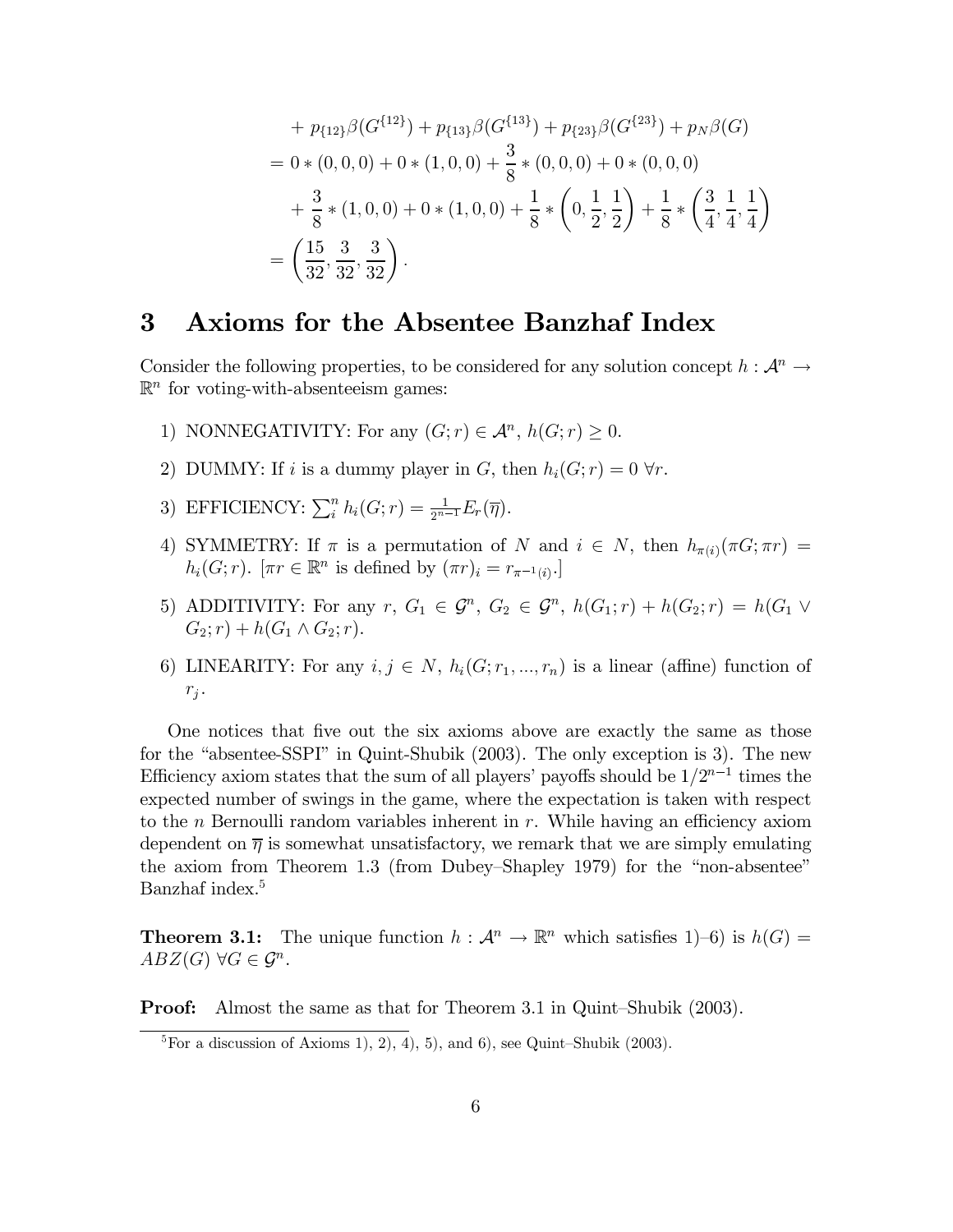### A Formula for ABZ  $\overline{\mathbf{4}}$

In this section we derive a formula for  $ABZ$ . We start with formula  $(2.1)$ , which is  $ABZ_i(G;r) = \sum_{Y \in 2^N} p_Y \beta_i(G^Y)$ . We rewrite this as

$$
ABZ_i(G;r) = \sum_{Y \in 2^N} p_Y \frac{1}{2^{n-1}} \eta_i(G^Y).
$$

To count the number of swings for i in  $G<sup>Y</sup>$ , consider any swing for i (in G) which is contained in Y. This swing, call it S, will also be a swing in  $G<sup>Y</sup>$ . But also we can add any elements of  $Y^c$  to S and still have a swing in  $G^Y$ ; hence

$$
ABZ_i(G;r) = \sum_{Y \in 2^N} p_Y \frac{1}{2^{n-1}} \sum_{\substack{S \subseteq W : S \ni i, S/i \notin W, \\ \text{and } S \subseteq Y}} 2^{n-|Y|}
$$
  
= 
$$
\sum_{Y \in 2^N} p_Y \frac{1}{2^{|Y|-1}} \sum_{\substack{S \subseteq W : S \ni i, S/i \notin W, \\ \text{and } S \subseteq Y}} 1.
$$

Now, any  $S$  in the rightmost summation above will be counted only whenever the index Y in the leftmost summation contains it. Hence we have

$$
ABZ_i(G;r) = \sum_{\substack{S \subseteq W:S \ni i \\ \text{and } S/i \notin W}} \sum_{Y:Y \supseteq S} p_Y \frac{1}{2^{|Y|-1}}
$$
  
\n
$$
= \sum_{\substack{S \subseteq W:S \ni i \\ \text{and } S/i \notin W}} \sum_{T \subseteq S^c} p_{S \cup T} \frac{1}{2^{|S|+|T|-1}}
$$
  
\n
$$
= \sum_{\substack{S \subseteq W:S \ni i \\ \text{and } S/i \notin W}} \sum_{T \subseteq S^c} \prod_{j \in S \cup T} r_j \left( \prod_{j \in (S \cup T)^c} (1-r_j) \right) \frac{1}{2^{|S|+|T|-1}}
$$
  
\n
$$
= \sum_{\substack{S \subseteq W:S \ni i \\ \text{and } S/i \notin W}} \sum_{T \subseteq S^c} \frac{1}{2^{|S|+|T|-1}} \prod_{j \in S \cup T} r_j \left( \sum_{Q \subseteq (S \cup T)^c} (-1)^{|Q|} \prod_{j \in Q} r_j \right)
$$

We wish to write the above sum in the form  $\sum_{S} \sum_{X \subseteq S^c} a_X \prod_{j \in S \cup X} r_j$ , for some coefficients  $\{a_X\}$ . To do this, for each X we need to collect all of the " $\prod_{j \in S \cup X} r_j$ terms." There will be  $2^{|X|}$  such terms, one for each  $T \subseteq X$ . For each such  $T, Q$  will be equal to  $X/T$ , and so  $a_X$  will be equal to

$$
\sum_{T \subseteq X} (-1)^{|X/T|} \frac{1}{2^{|S|+|T|-1}}.
$$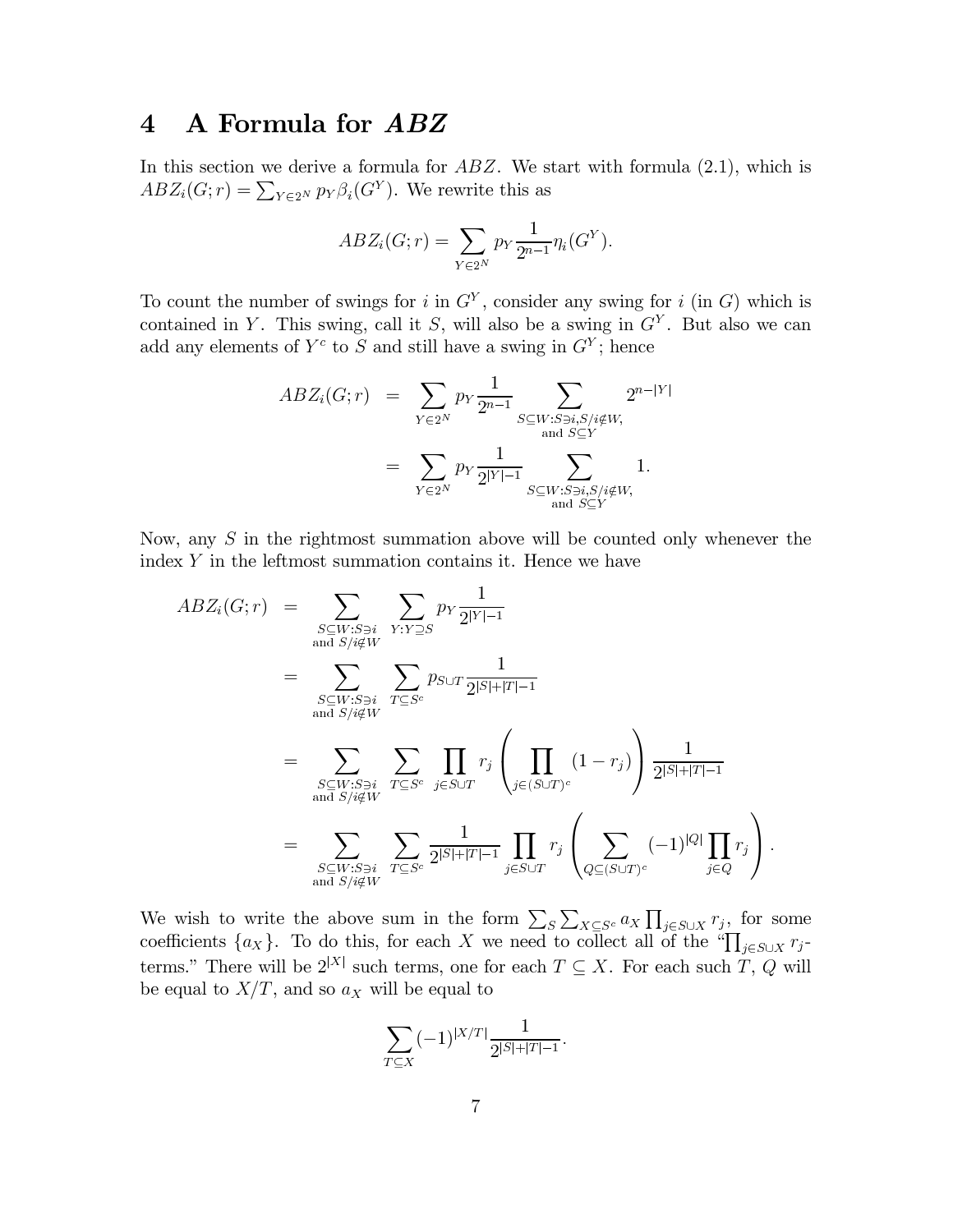Hence,

$$
ABZ_i(G;r) = \sum_{\substack{S \subseteq W:S \ni i \\ \text{and } S/i \notin W}} \sum_{X \subseteq S^c} \sum_{T \subseteq X} (-1)^{|X/T|} \frac{1}{2^{|S|+|T|-1}} \prod_{j \in S \cup X} r_j.
$$

Next, for each  $T \subseteq X$  with  $|T| = t$   $(t = 0, ..., |X|)$ , the number of such T's is  $\binom{|X|}{t}$ ; hence we can rewrite the sum as  $\overline{1}$ 

$$
ABZ_i(G;r) = \sum_{\substack{S \subseteq W:S \ni i \\ \text{and } S/i \notin W}} \sum_{X \subseteq S^c} \sum_{t=0}^{|X|} {\binom{|X|}{t}} (-1)^{|X|-t} \frac{1}{2^{|S|+t-1}} \prod_{j \in S \cup X} r_j
$$
  

$$
= \sum_{\substack{S \subseteq W:S \ni i \\ \text{and } S/i \notin W}} \sum_{X \subseteq S^c} \sum_{m=0}^{|X|} (-1)^m {\binom{|X|}{m}} \frac{1}{2^{|S|+|X|-m-1}} \prod_{j \in S \cup X} r_j
$$
  

$$
= \sum_{\substack{S \subseteq W:S \ni i \\ \text{and } S/i \notin W}} \sum_{X \subseteq S^c} {\binom{|X|}{m=0}} (-1)^m {\binom{|X|}{m}} 2^m \frac{1}{2^{|S|+|X|-1}} \prod_{j \in S \cup X} r_j
$$

It is now straightforward to show (using the binomial theorem) that the term in large parentheses is equal to  $(-1)^{|X|}$ ; hence we arrive at the formula

$$
ABZ_i(G;r) = \sum_{\substack{S \subseteq W:S \ni i \\ \text{and } S/i \notin W}} \sum_{X \subseteq S^c} (-1)^{|X|} \frac{1}{2^{|S|+|X|-1}} \prod_{j \in S \cup X} r_j.
$$
 (4.1)

**Remark 4.1:** One may compare formula  $(4.1)$  with the analogous formula for the absentee (SSPI) index in Quint-Shubik (2003), namely

$$
\phi_i(G;r) = \sum_{\substack{S \subseteq W:S \ni i \\ \text{and } S/i \notin W}} \sum_{X \subseteq S^c} (-1)^{|X|} \frac{1}{|S| + |X|} \prod_{j \in S \cup X} r_j.
$$

**Example 4.2:** We calculate  $ABZ_1(G; r)$  using formula (4.1), in the case where G is the game from Example 2.1 ( $N = \{1, 2, 3\}$  and  $MWC = \{\{1\}, \{23\}\}\$ .

In this case  $\{S \subseteq W : S \ni 1 \text{ and } S/1 \notin W\} = \{\{1\}, \{12\}, \{13\}\}\$ , and so

$$
\phi_1(G;r) = (-1)^0 \frac{1}{2^{1+0-1}} r_1 + (-1)^1 \frac{1}{2^{1+1-1}} r_1 r_2 + (-1)^1 \frac{1}{2^{1+1-1}} r_1 r_3 + (-1)^2 \frac{1}{2^{1+2-1}} r_1 r_2 r_3
$$
  
+ 
$$
(-1)^0 \frac{1}{2^{2+0-1}} r_1 r_2 + (-1)^1 \frac{1}{2^{2+1-1}} r_1 r_2 r_3
$$
  
+ 
$$
(-1)^0 \frac{1}{2^{2+0-1}} r_1 r_3 + (-1)^1 \frac{1}{2^{2+1-1}} r_1 r_2 r_3
$$
  
= 
$$
r_1 - \frac{1}{4} r_1 r_2 r_3.
$$

If  $r = (\frac{1}{2}, 1, \frac{1}{4})$  this is equal to  $\frac{15}{32}$ , which agrees with our answer from Example 2.1.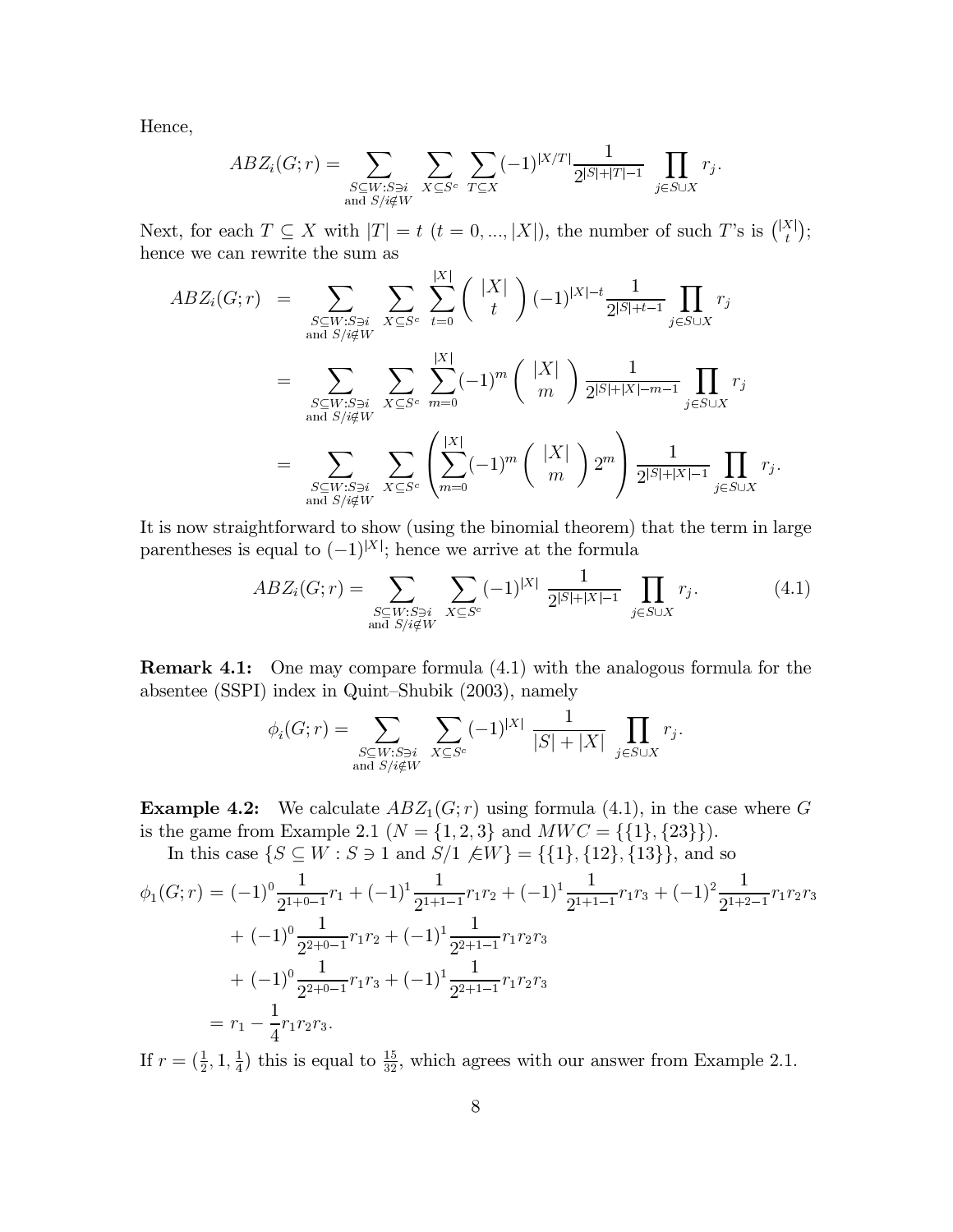### $\overline{5}$ A Multilinear Extension Formula for ABZ

We now state a generalization of Owen's formula (Theorem 1.5):

**Theorem 5.1:** Let  $(G; r)$  be a voting-with-absenteeism game, and let f be the multilinear extension of the simple game  $G$ . Then, for any  $i$ , we have

$$
ABZ_i(G;r) = r_i \frac{\partial f}{\partial x_i} \left( \frac{1}{2} r_1, ..., \frac{1}{2} r_n \right).
$$

**Remark 5.2:** It is clear that in the case where  $r = (1, ..., 1)$  we get Theorem 1.5.

**Remark 5.3:** Again let us revisit Example 2.1/4.2 (where  $N = \{1, 2, 3\}$  and  $MWC = \{\{1\}, \{23\}\}\$ . The multilinear extension is  $f(x_1, x_2, x_3) = x_1(1 - x_2)(1 - x_3)$  $x_3$  +  $x_1x_2(1-x_3)$  +  $x_1x_3(1-x_2)$  +  $x_2x_3(1-x_1)$  +  $x_1x_2x_3 = x_1 + x_2x_3 - x_1x_2x_3$ . So <br>  $\frac{\partial f}{\partial x_1} = 1 - x_2x_3$ , and  $r_1 \frac{\partial f}{\partial x_1}(\frac{1}{2}r_1, \frac{1}{2}r_2, \frac{1}{2}r_3) = r_1 - \frac{1}{4}r_1r_2r_3$ . This agrees with the

**Proof of Theorem 5.1:** Taking the derivative of equation  $(1.3)$ , we get

$$
\frac{\partial f}{\partial x_i} = \sum_{\substack{S \subseteq W: S \ni i \\ \text{and } S/i \notin W}} \prod_{j \in S: j \neq i} x_j \prod_{j \in S^c} (1 - x_j)
$$

Evaluating this at  $x_i = \frac{1}{2}r_i$   $(i = 1, ..., n)$ , we get

$$
\frac{\partial f}{\partial x_i} \left( \frac{1}{2} r_1, ..., \frac{1}{2} r_n \right) = \sum_{\substack{S \subseteq W : S \ni i \\ \text{and } S/i \notin W}} \left( \prod_{j \in S/i} r_j \right) \frac{1}{2^{|S|-1}} \prod_{j \in S^c} \left( 1 - \frac{1}{2} r_j \right)
$$

$$
= \sum_{\substack{S \subseteq W : S \ni i \\ \text{and } S/i \notin W}} \left( \prod_{j \in S/i} r_j \right) \frac{1}{2^{|S|-1}} \left( \sum_{X \subseteq S^c} (-1)^{|X|} \left( \prod_{j \in X} r_j \right) \frac{1}{2^{|X|}} \right)
$$

$$
= \sum_{\substack{S \subseteq W : S \ni i \\ \text{and } S/i \notin W}} \sum_{X \subseteq S^c} (-1)^{|X|} \frac{1}{2^{|S|+|X|-1}} \left( \prod_{j \in S \cup X/i} r_j \right).
$$

Hence  $r_i \frac{\partial f}{\partial x_i}(\frac{1}{2}r_1, ..., \frac{1}{2}r_n)$  is equal to

$$
\sum_{\substack{S \subseteq W: S \ni i \\ \text{and } S/i \notin W}} \sum_{X \subseteq S^c} (-1)^{|X|} \frac{1}{2^{|S| + |X| - 1}} \left( \prod_{j \in S \cup X} r_j \right).
$$

which is  $ABZ_i(G; r)$  from formula (4.1).

■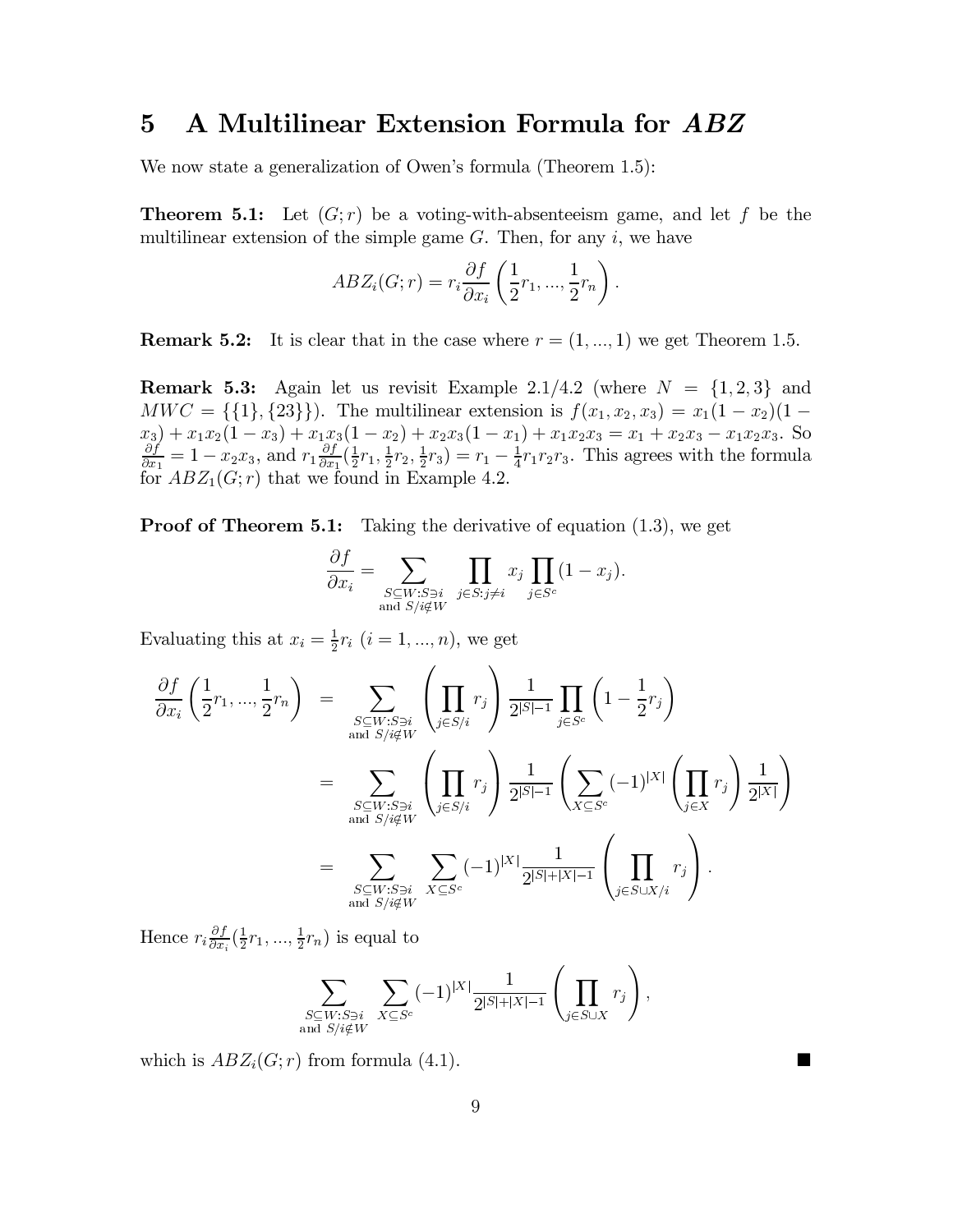#### **Banzhaf Substitutes and Complements** 6

In this section we continue the analysis done in Quint-Shubik (2003), on the subject of substitutes and complements in simple games. Here we do a similar analysis to that in the aforementioned paper, except based on the Banzhaf index instead of the SSPI.

We start by briefly reviewing what we did in Quint-Shubik (2003). Let  $G = (N, V)$ be a simple game, and suppose  $i, j \in N$ . We say that j is **SS** complementary for <sup>6</sup> i if  $\phi_i(G; 1) - \phi_i(G; 1_i) < 0$ ; j is SS substitutionary for i if  $\phi_i(G; 1) - \phi_i(G; 1_i) > 0$ ; and j is SS neutral for i if  $\phi_i(G; 1) - \phi_i(G; 1_i) = 0$ .<sup>7</sup> Hence j complementary for i means that i's power (as measured by his SSPI) goes down if j becomes absent (and so j's presence in the game is good for i). A similar interpretation holds for "j is SS substitutionary for  $i^{\prime\prime}$  and "j is SS neutral for i."

In Myerson (1977, 1980) the author defined his "balanced contributions" property, which implies  $\phi_i(G; 1) - \phi_i(G; 1_i) = \phi_i(G; 1) - \phi_i(G; 1_i)$  for any G, i, and j. Hence if i is SS complementary (resp., substitutionary, neutral) for j then j is SS complementary (resp., substitutionary, neutral) for i. This in turn means that any pair of players in a simple game can be classified simply as either complements, substitutes, or neutrals.

In Quint-Shubik (2003), we went one step further, showing that

$$
\phi_i(G; 1) - \phi_i(G; 1_j) = \phi_j(G; 1) - \phi_j(G; 1_i) = - \sum_{S \in 2^N : S \ni i, j} a_S \frac{1}{|S|}, \tag{6.1}
$$

where  $a_S$  ( $S \subseteq N$ ) is the coefficient of  $\prod_{k \in S} x_k$  in the multilinear extension of G. Hence we "quantify" the amount of the balanced contributions.

We now state and prove the analogous theorem in the Banzhaf case.

**Theorem 6.1:** Let G be a simple game, and let i and j be any two players in the game. Suppose further that the multilinear extension of G is given by  $f(x_1, ..., x_n) =$  $\sum_{S \in 2^N} a_S \prod_{k \in S} x_k$ , for some constants  $\{a_S\}$ . Then

$$
ABZ_i(G; 1) - ABZ_i(G; 1_j) = ABZ_j(G; 1) - ABZ_j(G; 1_i) = -\sum_{S \in 2^N : S \ni i,j} a_S \frac{1}{2^{|S|-1}}.
$$
\n(6.2)

**Remark 6.2:** The result  $ABZ_i(G; 1) - ABZ_i(G; 1_j) = ABZ_i(G; 1) - ABZ_i(G; 1_i)$ was actually first proved by Sanchez (1997), and then by Dragan (2000) and Carreras-

 ${}^{6}$ In Quint-Shubik (2003), we used the expression "is complementary for" instead of "is SS complementary for"; here we add the adjective "SS" to emphasize that we are using the SSPI (and not the Banzhaf index!) to measure power.

<sup>&</sup>lt;sup>7</sup>Here the notation "1" for the value of r means a vector of 1's; the notation "1<sub>k</sub>" means a vector of 1's except with a " $0$ " in the k<sup>th</sup> component.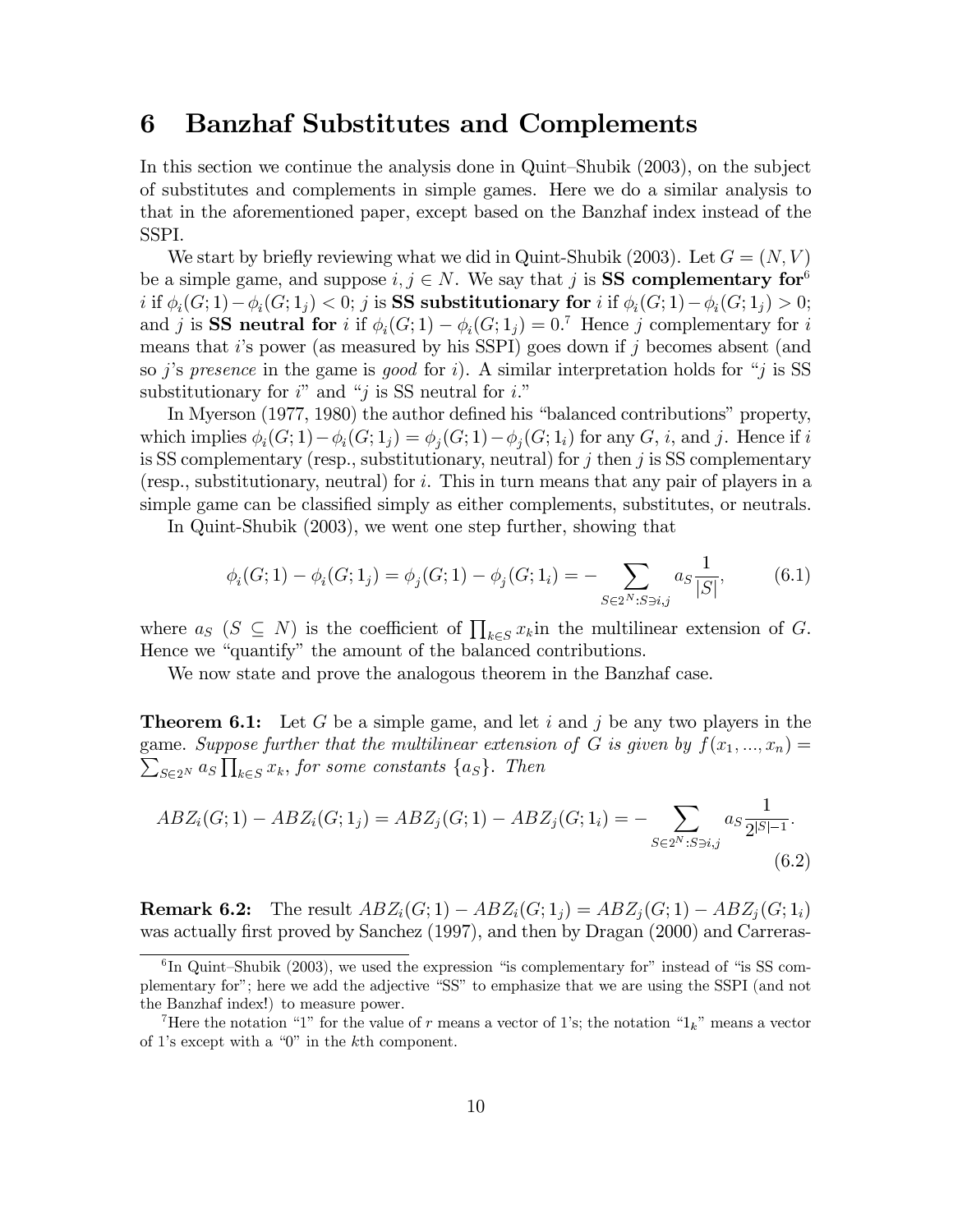Freixas-Puente (2003). Each of these authors showed that the balanced contributions property holds for all semivalues.

**Proof of Theorem 6.1:** Since  $ABZ_i$  is a linear function of  $r_i$ , the left hand side of (6.2) is equal to  $(0-1) * \frac{\partial ABZ_i}{\partial r_j}(1, ..., 1)$ . Similarly, since  $ABZ_j$  is a linear function of  $r_i$ , the right hand side of (6.2) is  $-\frac{\partial ABZ_j}{\partial r_1}(1,...,1)$ . Hence the theorem will be proved if we can show

$$
\frac{\partial ABZ_i}{\partial r_j}(1,...,1) = \frac{\partial ABZ_j}{\partial r_i}(1,...,1) - \sum_{S \in 2^N : S \ni i,j} a_S \frac{1}{2^{|S|-1}}.
$$
(6.3)

To show (6.3), we recall from Theorem 5.1 that  $ABZ_i = r_i \frac{\partial f}{\partial x_i}(\frac{1}{2}r_1, ..., \frac{1}{2}r_n)$ . Here  $\frac{\partial f}{\partial x_i} = \sum_{S \in 2^N : S \ni i} a_S \prod_{k \in S/i} x_k$ , so

$$
ABZ_i = r_i \frac{\partial f}{\partial x_i} \left( \frac{1}{2} r_1, ..., \frac{1}{2} r_n \right) = \sum_{S \in 2^N : S \ni i} a_S \left( \prod_{k \in S} r_k \right) \frac{1}{2^{|S|-1}}.
$$

 $>$ From here we obtain

$$
\frac{\partial ABZ_i}{\partial r_j} = \sum_{S \in 2^N : S \ni i,j} a_S \left( \prod_{k \in S/j} r_k \right) \frac{1}{2^{|S|-1}},
$$

from which finally

$$
\frac{\partial ABZ_i}{\partial r_j}(1, ..., 1) = \sum_{S \in 2^N : S \ni i, j} a_S \frac{1}{2^{|S|-1}}.
$$
\n(6.4)

>From the symmetric nature of the right hand side of  $(6.4)$  with regard to the variables  $i$  and  $j$ , we see that we must also have

$$
\frac{\partial ABZ_j}{\partial r_i}(1,...,1) = \sum_{S \in 2^N : S \ni i,j} a_S \frac{1}{2^{|S|-1}}.
$$
\n(6.5)

▅

But together  $(6.4)$  and  $(6.5)$  imply  $(6.3)$ , and so the theorem is proven.

**Definition 6.3:** Let G be a simple game, and let i and j be any two players in the game. Then  $i$  and  $j$  are

- a) Banzhaf substitutes if  $ABZ_i(G; 1) ABZ_i(G; 1_j) = ABZ_j(G; 1) ABZ_j(G; 1_i)$  $< 0$ ;
- b) **Banzhaf** complements if  $ABZ_i(G;1) ABZ_i(G;1_j) = ABZ_j(G;1)$  $-ABZ_i(G; 1_i) > 0;$  and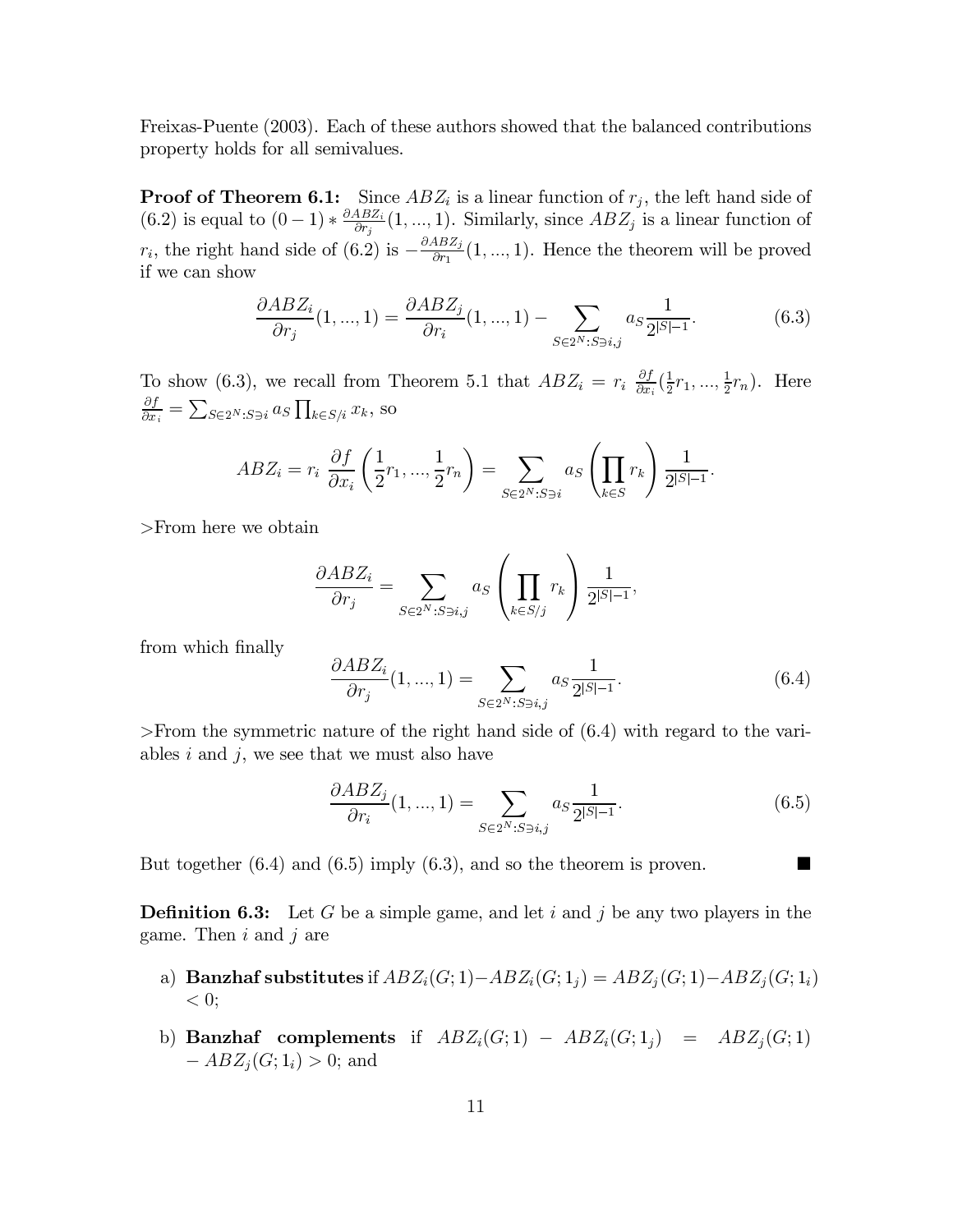c) **Banzhaf neutrals** if  $ABZ_i(G; 1) - ABZ_i(G; 1_j) = ABZ_j(G; 1) - ABZ_j(G; 1_i)$  $= 0.$ 

Next, Theorem 6.1 (and its "twin" result concerning the SSPI) allows us to *order* the pairwise relationships in the game, from "strongest complements" to "strongest substitutes." This suggests a natural heirarchy of partnership and opposition within a voting game, based solely on the set of winning coalitions of the game.

**Example 6.4:** Suppose  $G = (N, MWC)$ , where  $n = 5$  and  $MWC = \{\{12\}, \{234\},\}$  ${235}, {14}$ . We may verify that

$$
ABZ(G;1) = \left(\frac{9}{16}, \frac{7}{16}, \frac{3}{16}, \frac{5}{16}, \frac{1}{16}\right),
$$
  
\n
$$
ABZ(G;1_1) = \left([0], \frac{3}{8}, \frac{3}{8}, \frac{1}{8}, \frac{1}{8}\right),
$$
  
\n
$$
ABZ(G;1_2) = \left(\frac{1}{2}, [0], 0, \frac{1}{2}, 0\right),
$$
  
\n
$$
ABZ(G;1_3) = \left(\frac{3}{4}, \frac{1}{4}, [0], \frac{1}{4}, 0\right),
$$
  
\n
$$
ABZ(G;1_4) = \left(\frac{3}{8}, \frac{5}{8}, \frac{1}{8}, [0], \frac{1}{8}\right),
$$
  
\n
$$
ABZ(G;1_5) = \left(\frac{5}{8}, \frac{3}{8}, \frac{1}{8}, \frac{3}{8}, [0]\right).
$$

We get the following values for  $ABZ_i(G; 1) - ABZ_i(G; 1_i)$  (=  $ABZ_i(G; 1) - ABZ_i(G; 1_i)$ ):

$$
(i, j) = (1, 2) : -\frac{1}{16} \quad (i, j) = (1, 3) : +\frac{3}{16} \quad (i, j) = (1, 4) : -\frac{3}{16}
$$
\n
$$
(i, j) = (1, 5) : +\frac{1}{16} \quad (i, j) = (2, 3) : -\frac{3}{16} \quad (i, j) = (2, 4) : +\frac{3}{16}
$$
\n
$$
(i, j) = (2, 5) : -\frac{1}{16} \quad (i, j) = (3, 4) : -\frac{1}{16} \quad (i, j) = (3, 5) : -\frac{1}{16}
$$
\n
$$
(i, j) = (4, 5) : +\frac{1}{16}
$$

Hence we may graph these results on the "complements-substitutes axis" as below:

| Pure<br>Complements | 14<br>23   | 12, 25,<br>34,35 |                 | 15.<br>$\overline{45}$ | 13.<br>24 | Pure<br>Substitutes |
|---------------------|------------|------------------|-----------------|------------------------|-----------|---------------------|
| - 1                 | $-3$<br>16 | $\equiv$<br>16   |                 | 16                     | 16        |                     |
|                     |            |                  | <b>Neutrals</b> |                        |           |                     |

We may also do the same analysis based on the SSPI. The analogous calculations yield

$$
\phi(G;1) = \left(\frac{11}{30}, \frac{17}{60}, \frac{7}{60}, \frac{1}{5}, \frac{1}{30}\right),
$$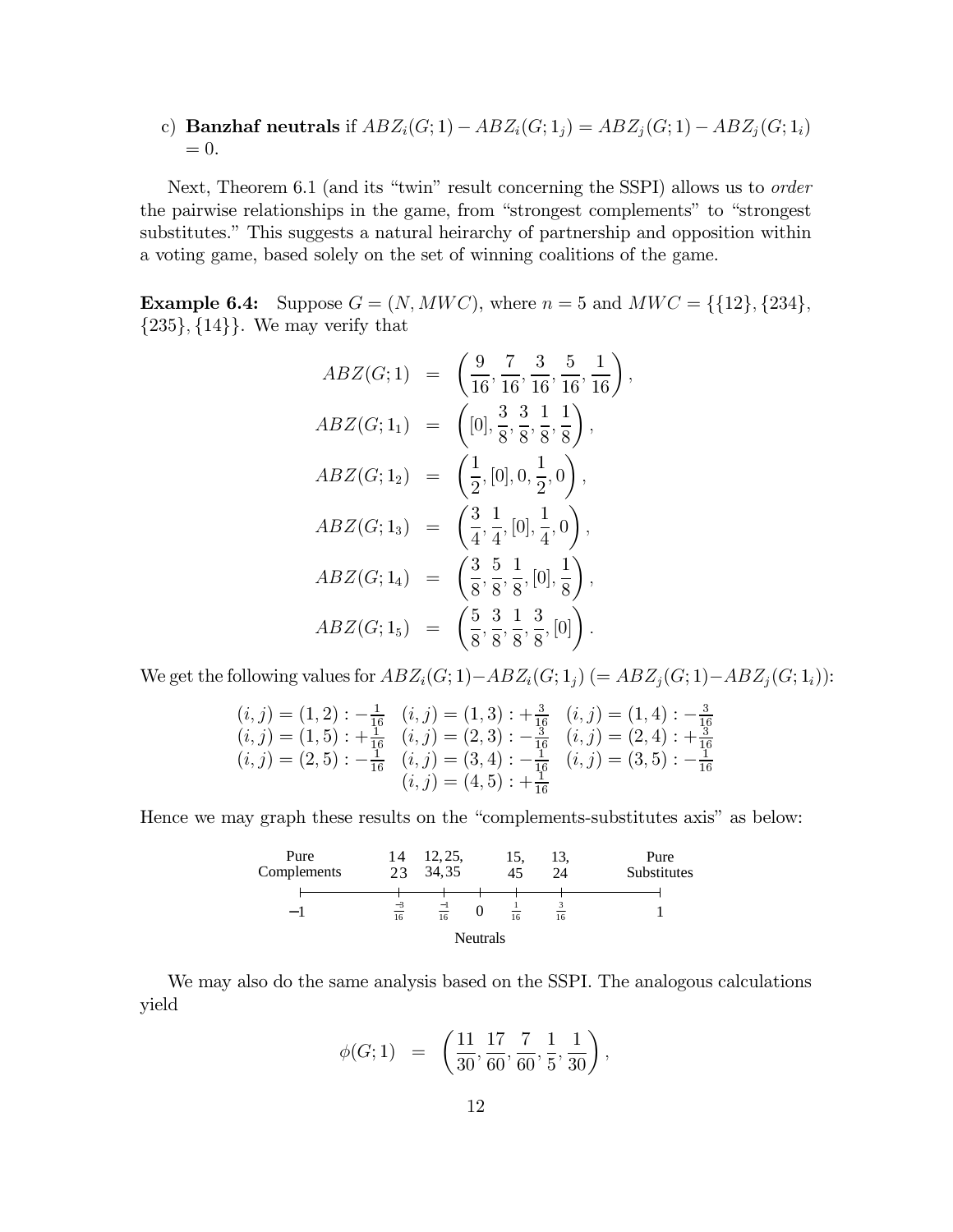$$
\begin{aligned}\n\phi(G; 1_1) &= \left( [0], \frac{5}{12}, \frac{5}{12}, \frac{1}{12}, \frac{1}{12} \right), \\
\phi(G; 1_2) &= \left( \frac{1}{2}, [0], 0, \frac{1}{2}, 0 \right), \\
\phi(G; 1_3) &= \left( \frac{2}{3}, \frac{1}{6}, [0], \frac{1}{6}, 0 \right), \\
\phi(G; 1_4) &= \left( \frac{1}{4}, \frac{7}{12}, \frac{1}{12}, [0], \frac{1}{12} \right), \\
\phi(G; 1_5) &= \left( \frac{5}{12}, \frac{1}{4}, \frac{1}{12}, \frac{1}{4}, [0] \right).\n\end{aligned}
$$

We get the following values for  $\phi_i(G; 1) - \phi_i(G; 1_j)$  (=  $ABZ_j(G; 1) - ABZ_j(G; 1_i)$ ):

| $(i, j) = (1, 2) : -\frac{4}{15}$ $(i, j) = (1, 3) : +\frac{3}{10}$ $(i, j) = (1, 4) : -\frac{7}{60}$ |  |
|-------------------------------------------------------------------------------------------------------|--|
| $(i, j) = (1, 5) : +\frac{1}{20}$ $(i, j) = (2, 3) : -\frac{7}{60}$ $(i, j) = (2, 4) : +\frac{3}{10}$ |  |
| $(i, j) = (2, 5) : -\frac{1}{30}$ $(i, j) = (3, 4) : -\frac{1}{30}$ $(i, j) = (3, 5) : -\frac{1}{30}$ |  |
| $(i, j) = (4, 5) : +\frac{1}{20}$                                                                     |  |



Comparing these results, we see that for the most part a pair's position on the "Banzhaf complements-substitutes scale" corresponds to its position on the "SS complements-substitutes scale." However, exceptions can and do occur — for instance, here players 1 and 2 are slight complements when judging according to the Banzhaf index, but are strong substitutes when using the SSPI.<sup>8</sup>

In Quint-Shubik (2003), we proved that a) dummy players are SS neutral with all other players; b) in a game with no dummies, a player is a veto player if and only if he is a SS complement with any other player; and c) in a game with no dummies, a master player is a SS substitute with any other player. We now investigate whether these statements still hold in the cases where the adjective "SS" is replaced by "Banzhaf."

 $8$  Perhaps players 1 and 2 are Banzhaf-complements in this example because they appear together in a minimal winning coalition (MWC), but are SS-substitutes because all the other MWCs contain one or the other, but not both. An interesting problem would be to find mathematical conditions which cause such different categorizations from the Banzhaf and SS indices.

Also, note that in this example 1-2 is the only pair who are substitutes when measured under one index and complements using the other. For a more extreme example, consider the case of a "3-out-of-4 players wins" simple game. In that case all pairs of players are substitutes when using the SSPI, while all pairs of players are complements when using the Banzhaf index.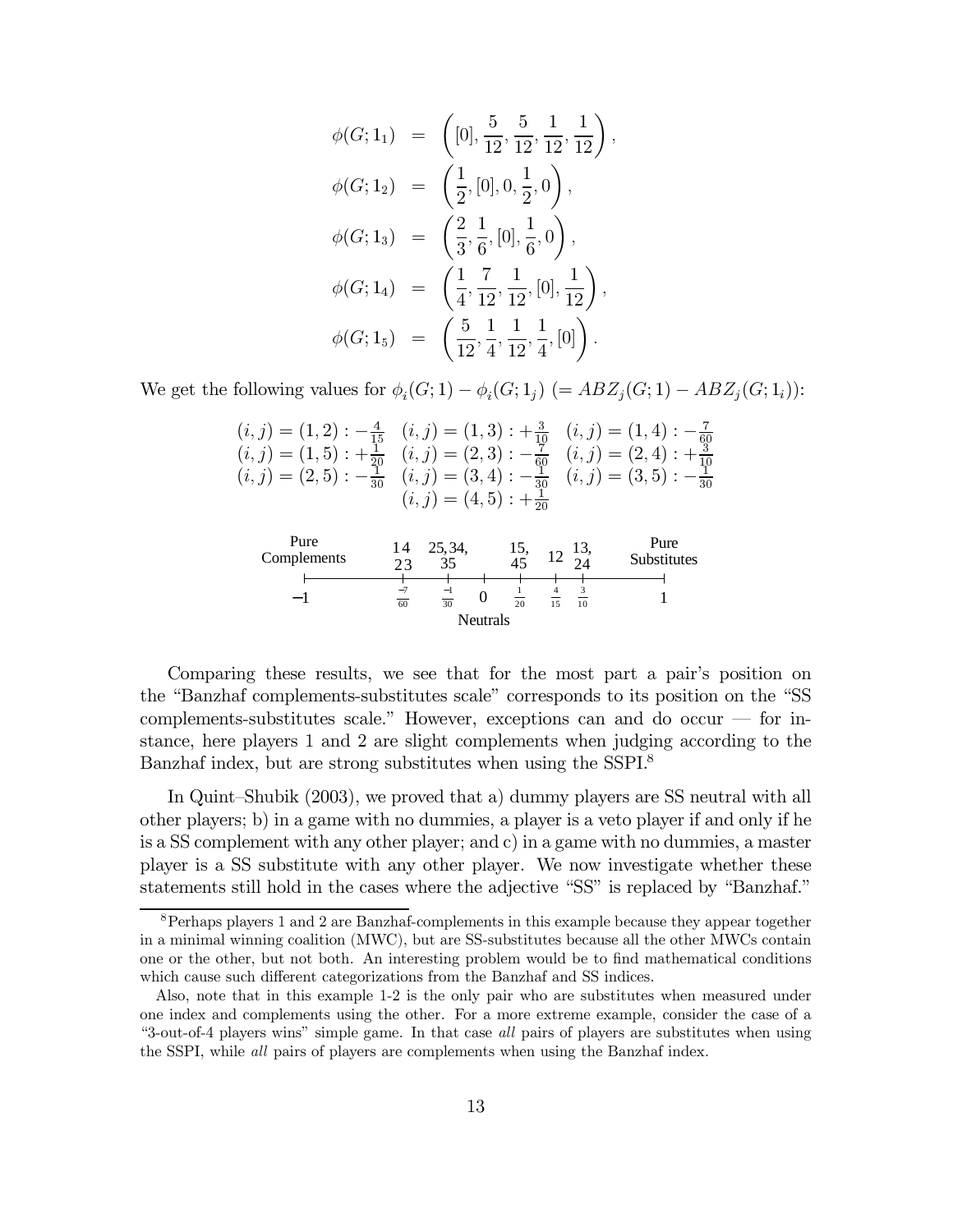First, we note that removing a dummy player from a game does not change any other player's Banzhaf index. Hence *dummy players are Banzhaf neutral with all* other players.

Now consider a game with no dummies. If a veto player absents herself from such a game, the Banzhaf index for any other player moves from something positive to zero. Hence in a game with no dummies, a veto player is a Banzhaf complement with any other player. However, note that in a "3-out-of-4 wins" game each player is a Banzhaf complement with all others, yet there are no veto players. Hence, it is possible that a player who is a Banzhaf complement with every other player is himself not a veto player.

Finally, suppose  $i$  is a master player (in a game with no dummies), and consider any other player j. It is clear that any swing for i in  $(G; 1)$  is still a swing for i in  $(G; 1<sub>i</sub>)$ . Also, if S is a swing for j in  $(G; 1)$  (such an S exists because j is not a dummy), then  $S \cup i$  is a swing for i in  $(G; 1_i)$ , but not in  $(G; 1)$ . These facts together imply that is Banzhaf index will increase as we move from game  $(G;1)$  to game  $(G; 1<sub>i</sub>)$ , so i and j are substitutes. Hence, in a game with no dummies, a master player is a Banzhaf substitute with any other player.

### $\overline{7}$ Acknowledgment

The author wishes to thank his friend and mentor, Martin Shubik, for his helpful suggestions.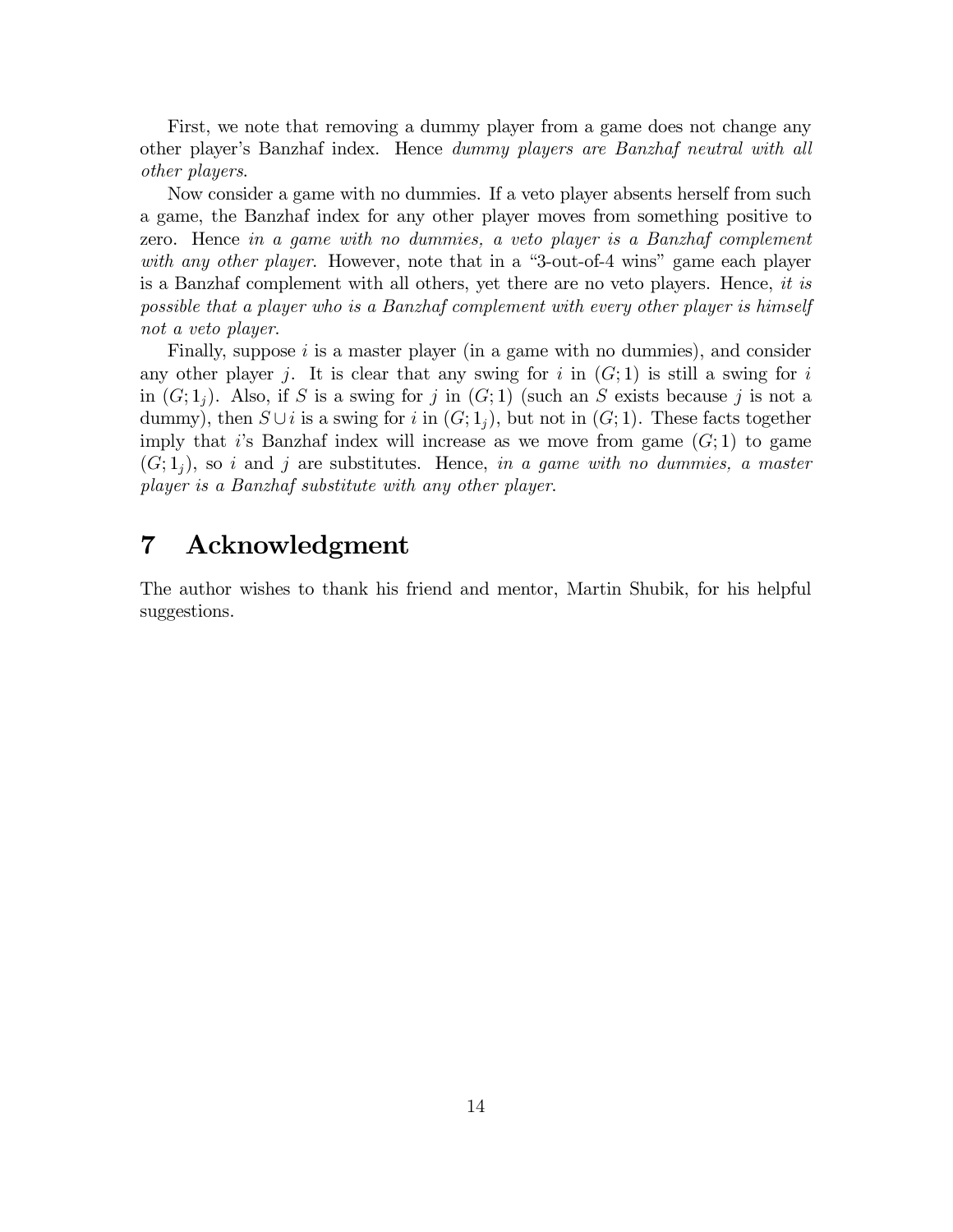# **References**

- [1] Banzhaf, J. (1965), "Weighted Voting Doesn't Work: A Mathematical Analysis," *Rutgers Law Review* 19: 317–343.
- [2] Carreras, F., J. Freixas and M. A. Puente (2003), "Semivalues as Power Indices," European Journal of Operational Research 149:676-687.
- [3] Coleman, J. (1971), "Control of Collectivities and the Power of a Collectivity to Act," in B. Lieberman (ed.), Social Choice. New York: Gordon and Breach, pp. 269–300.
- [4] Dragan, I. (2000), "New Mathematical Properties of the Semivalues of Cooperative TU Games," Optimization 48:291-308.
- [5] Dubey, P. (1975), "On the Uniqueness of the Shapley Value," *International Jour*nal of Game Theory 4:131-140.
- [6] Dubey, P. and L. Shapley (1979), "Mathematical Properties of the Banzhaf Index," Mathematics of Operations Research 4: 99–131.
- [7] Felsenthal, D. and M. Machover (1998), The Measurement of Voting Power, Cheltenham: Edward Elgar Publishing.
- [8] Myerson, R. (1977), "Graphs and Cooperation in Games," Mathematics of Op*erations Research 2, issue 3: 225-229.*
- [9] Myerson, R. (1980), "Conference Structures and Fair Allocation Rules," International Journal of Game Theory 9, issue 3: 169-182.
- [10] Owen, G. (1972), "Multilinear Extensions of Games," Management Science 18:  $64 - 79.$
- [11] Owen, G. (1975), "Multilinear Extensions and the Banzhaf Value," Naval Research Logistics Quarterly  $22(4)$ : 741–750.
- [12] Quint, T. and M. Shubik (2003), "Absenteeism, Substitutes and Complements in Simple Games," Cowles Foundation Discussion Paper No. 1447, December 2003.
- [13] Sanchez, F. (1997), "Balanced Contributions Axiom in the Solution of Cooperative Games," *Games and Economic Behavior* 20: 161-168.
- [14] Shapley, L.S. and M. Shubik (1954), "A Method for Evaluating the Distribution of Power in a Committee System," American Political Science Review 48: 787– 792.